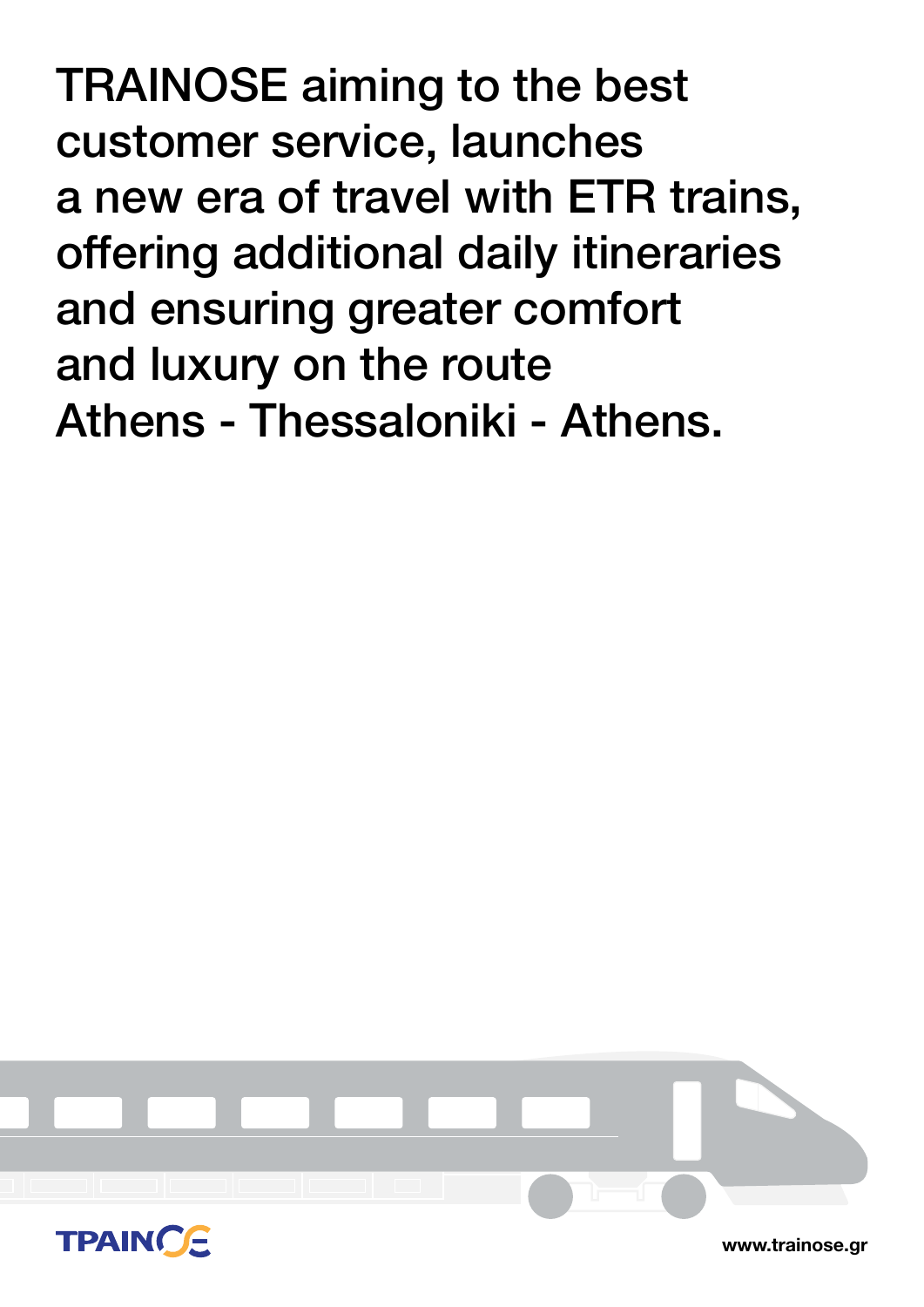# Services in ETR Trains

- **Restaurant Bar:** Services are provided in the upgraded area
- of the ETR train restaurant & in the rest of the train (at passenger seats) at regular intervals.
- **• A Class**: For passengers with A Class tickets, complimentary offering of soft drinks / coffee, water and snacks at the passenger seat.
- **Lockers:** It is possible to store hand luggage in
- stations of Athens / Larissa / Thessaloniki.
- **People with Disabilities:** Special services for accessing stations and the ETR Trains are provided by specially trained staff
- **Information**: Regular updates announced on platforms and in the ETR trains.
- **Power supply: Plugs inside ETR trains.**
- **• Pets**: Small sized pets are allowed to be transported in a cage with maximum dimensions 50x40x70. There is no possibility of transporting large dogs. Guide dogs are excluded.
- **• COVID protection measures**: All protection measures are applied as provided by company regulations.

*Dedicated Customer Service Line for ETR Trains* **213 012 1010** *(local charges)*

*Hours of Operation 8:00-20:00.*

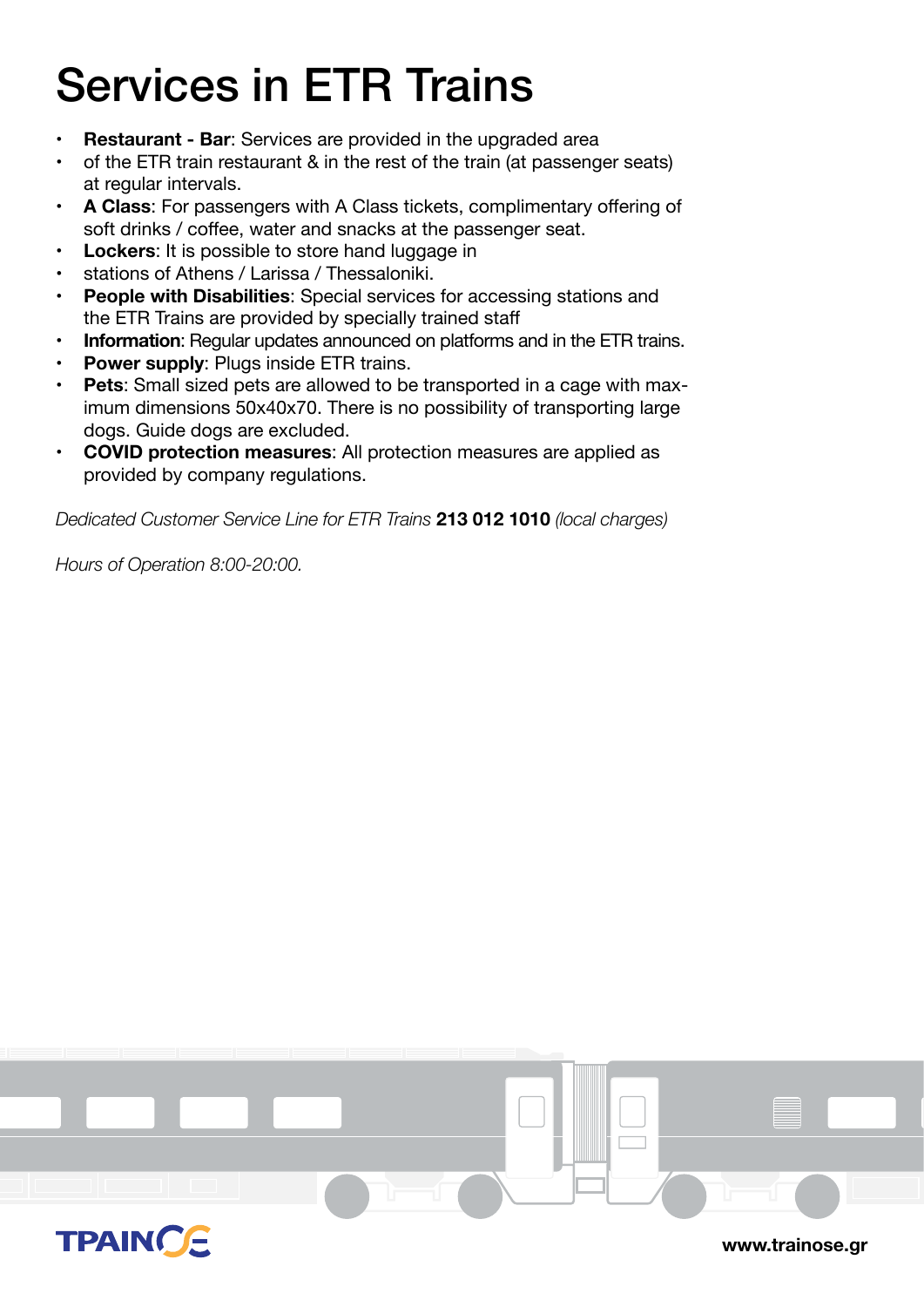# Pricing policy

One-way regular ticket prices:

A Class -> 65 € Athens-Thessaloniki / 48.6 € Athens-Larissa / 25.4 € Thessaloniki-Larissa

B Class -> 55 € Athens-Thessaloniki / 41.5 € Athens-Larissa / 22.1 € Thessaloniki-Larissa

| <b>Discount Type</b>                                                                                                   | <b>Discount Rate</b> | <b>Remarks</b>                      |  |
|------------------------------------------------------------------------------------------------------------------------|----------------------|-------------------------------------|--|
| Child 0-4 years without seat,<br>100% discount is provided                                                             | 100%                 | with seat, 50% discount is provided |  |
| <b>Child 4-12</b>                                                                                                      | 50%                  |                                     |  |
| University students / Trainees DIEK                                                                                    | 10%                  | applicable only in B Class          |  |
| Young people 12-24 years old                                                                                           | 10%                  | applicable only in B Class          |  |
| Passengers over 65 years                                                                                               | 10%                  | applicable only in B Class          |  |
| Disabled (with a disability of more than<br>67%) and their escort where is required                                    | 10%                  |                                     |  |
| Military & Civil General Staff,<br>GES, GEN, GEA (permanent),<br>Term Hoplites and<br><b>Students Military Schools</b> | 10%                  | applicable only in B Class          |  |
| Groups (over 6 people)                                                                                                 | 10%                  |                                     |  |
| FIP Card Holder                                                                                                        | 50%                  | applicable only in B Class          |  |

**Ticket Cancellation Policy** *The general ticket cancellation policy applied by the company is maintained.*

**Compensation** *In case of cancellation or delay of more than 60 minutes the passenger is reimbursed 100% according to the way the ticket is purchased.*

### **Observations**

*Discounts are not additional. The passenger chooses the most advantageous one.*